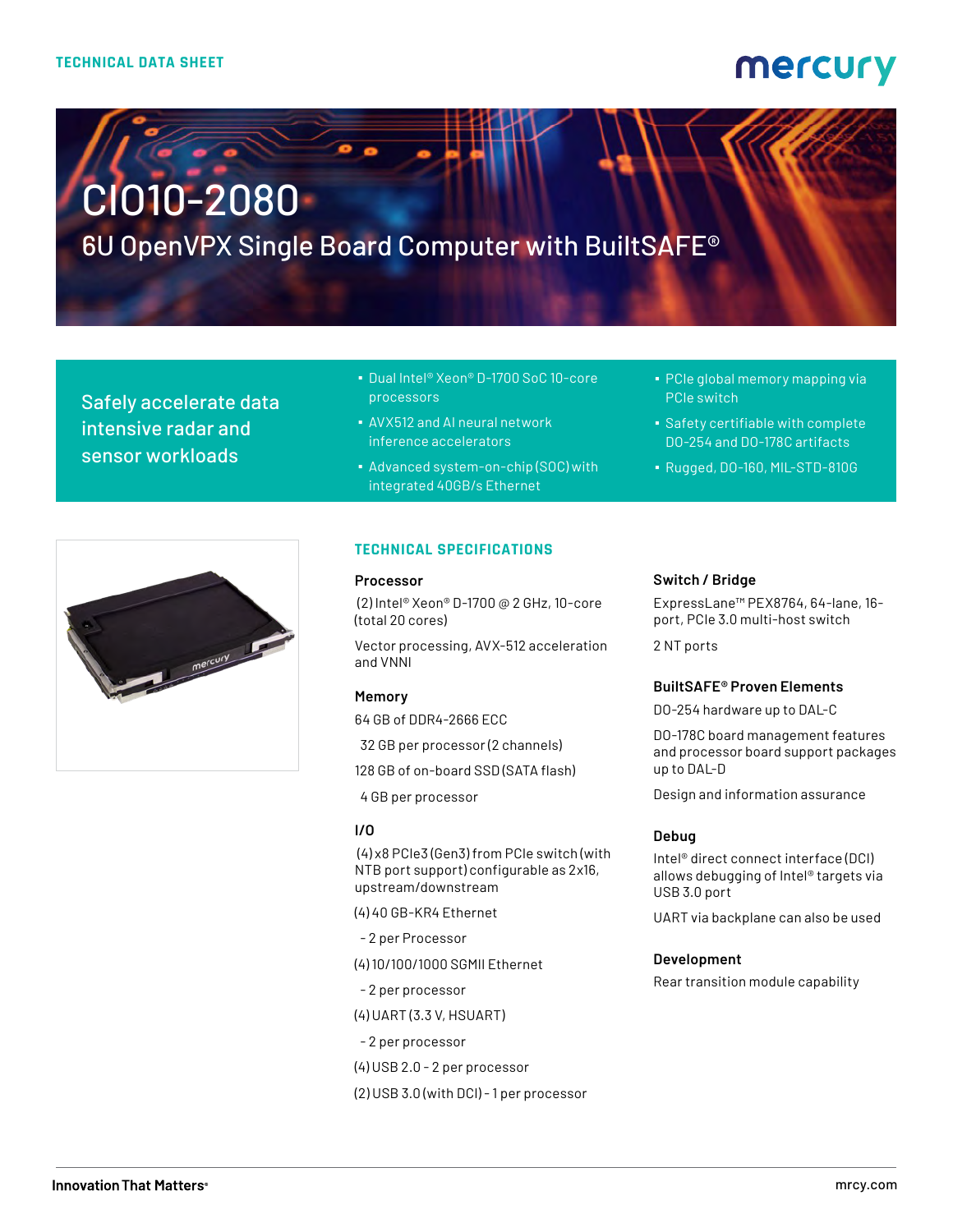#### **TECHNICAL SPECIFICATIONS**

#### **BuiltSAFE® Board Management Features**

Board management controller (BMC)

Built-in-test (BIOS and software)

Temperature monitoring

Watchdog (using internal processor mechanism)

Error reporting (temp/voltage alarm)

Reset management

Power sequencing

Debug and maintenance mode

Security trusted platform module (TPM 2.0, secure boot)

EEPROM

Elapsed time counter

#### **Board Support Packages (BSP)**

WindRiver VxWorks 7.0

UEFI firmware based on Intel Slim Bootloader for faster boot

BuiltSAFE® board monitoring package

Linux

Greenhills

Deos

LynxOS

PikeOS

#### **Mechanical**

6U OpenVPX, 1.2" slot pitch, ANSI/VITA 65-2017

MULTIGIG RT3 (up to 25Gbps)

SLT6-PAY-4F1Q2U2T slot profile

VITA 46 / VPX REDI VITA 48.8 / VITA 65- 2017, VITA 46.11

SGMII, PCIe 3.0, USB 2.0/3.0

VITA 48.8 air-flow-through cooling

#### **Rugged and Low Power**

Operating temp: -26° C to 55° C DO-160G MIL-STD-810G CHG1 MIL-STD-1686C MIL-STD-202H 100 W – 120 W power consumption

### **Export Control Classification (ECCN)** ECCN US: 5A992.c / ECN CH: -

HTS / tariff nbr: 8471.50.0150 / 8471.5000 LIC: NLR Origin: Switzerland

#### **Product Ordering and Options**

CIO10-2080 - 6U OpenVPX dual Intel® Xeon® D-1700 SoC Processor

RTM-2080 - RTM for CIO10-2080

#### **Related Hardware**

FIOVU-2180 - 6U OpenVPX dual XILINX Virtex® UltraScale+™ XCVU9P

#### **Partnering with**

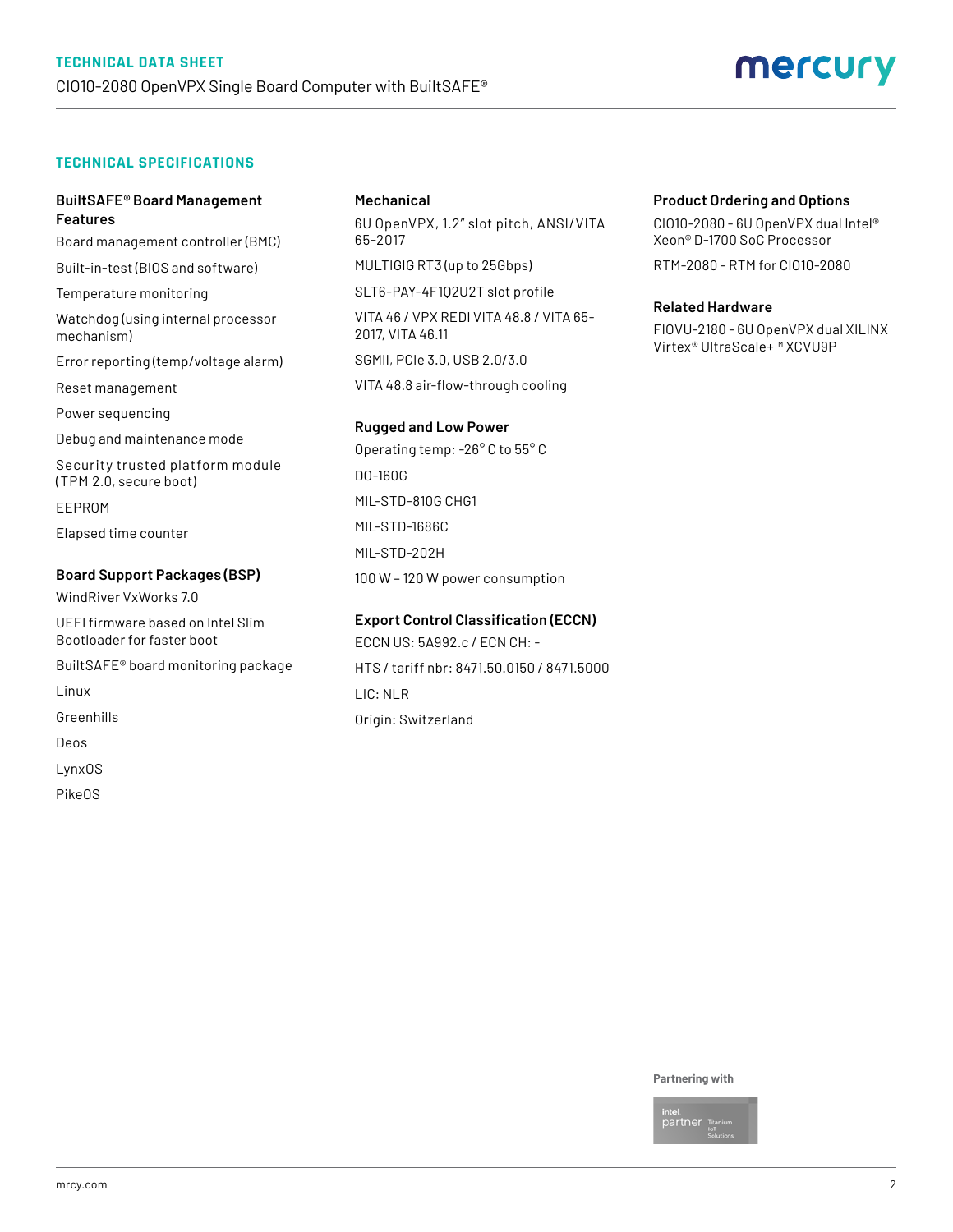#### **TECHNICAL SPECIFICATIONS**

#### **CIO10-2080 Block Diagram**